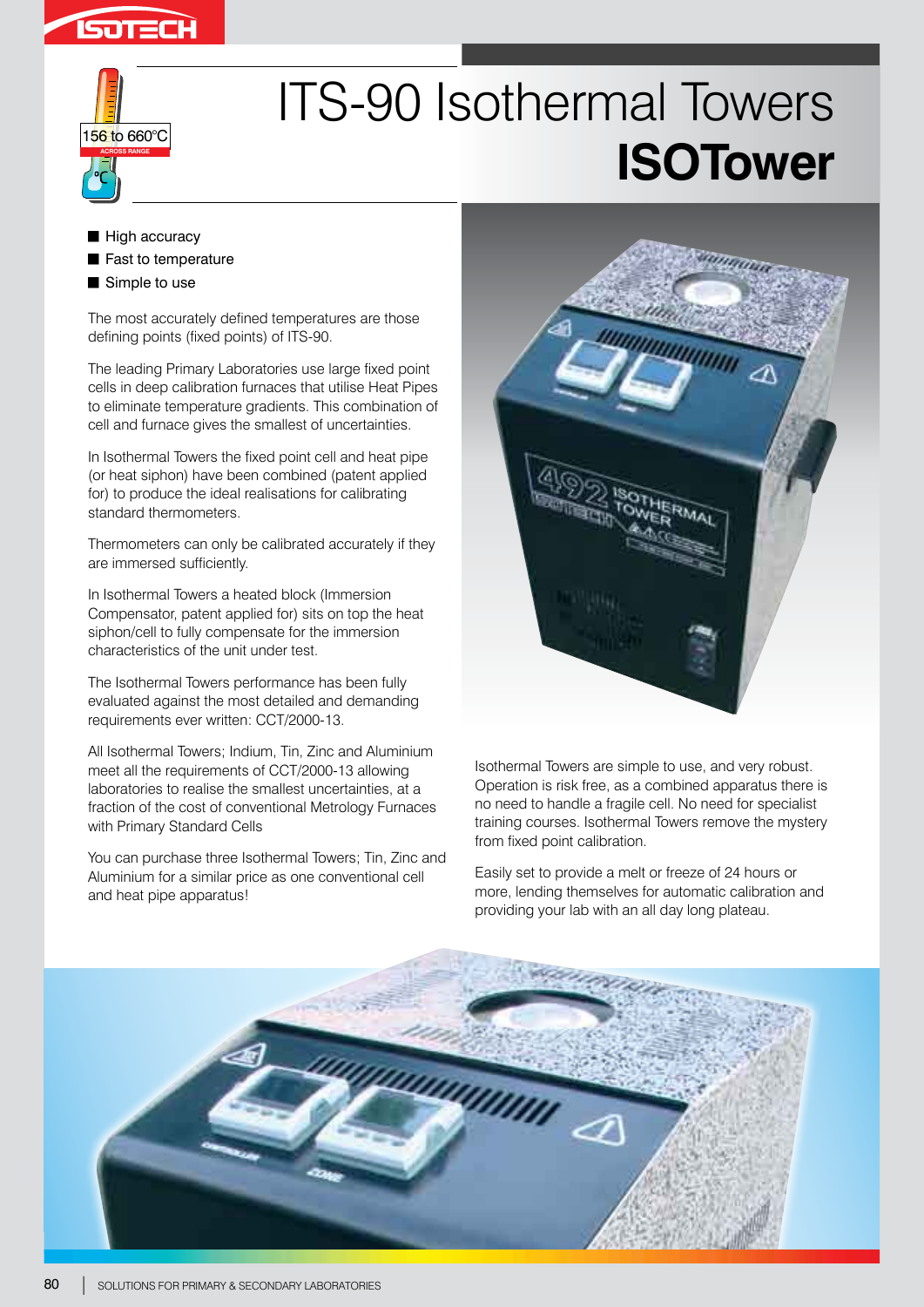

#### **Perfect Audit Item**

As an audit item, an accreditation authority can send the device to laboratories for intercomparison.

Because the cell, apparatus and immersion compensator are a single entity, the performance is unambiguous unlike existing systems where cell and apparatus are often separated during intercomparison. Accreditation authorities love them.

#### **Available to Hire**

Additionally Isothermal Towers are available to hire from Isotech and a growing number of Isotech Distributors to allow laboratories to audit themselves by intercomparing their cells and standard thermometers to a UKAS calibrated Isothermal Tower.

#### **Transportable**

ITS-90 Isothermal Towers are transportable by carrier; there are no fragile glass parts!



■ Isothermal Towers include a traceable calibration certificate.

This includes a graph of one freeze, one melt plateau and a certificate of purity for the metal inside the siphonic cell. As an option, UKAS calibration is available to one of two services, see table over for the uncertainties.

Full data available at www.isotech.co.uk/isotower

Ceramic Insulators **Reflectors** Air Q+ Q - Q+ Q - **QFF** Cell Conventional **New** Integrated Device Immersion **Compensator** Isothermal Zone, T<sub>1</sub> Cell, T Heat Siphon

A fixed point cell is not long enough to eliminate heat conductance along the thermometer calibrated in it. Currently, using long furnaces, heat shunts and reflective baffles an attempt is made to reduce these losses.

The ISOTower uses a combined metal clad fixed point cell and heat siphon, which when heated provides an isothermal environment for the metal within to change state. The outer wall of the cell becomes the inner wall of the heat siphon with cost as well as performance benefits.

Additionally an Immersion Compensator is used to compensate for the stem conduction problems caused when a thermometer under test is not sufficiently immersed into a fixed point cell.

# Benefits of the ISOTower over a conventional Quartz Cell and Apparatus

# **ISO**Tower

- Robust no glass parts
- Easily Transported
- Integrated Device known immersion characteristics
- Uniquely integrated cell, apparatus and correction for thermometer stem conduction
- Simple and safe to use with increased confidence in results

# **Conventional** Quartz Cell and Apparatus

- Fragile and Risk of Breakage
- Difficult and expensive to Transport
- Cell certified separate from apparatus, stem conduction unknown